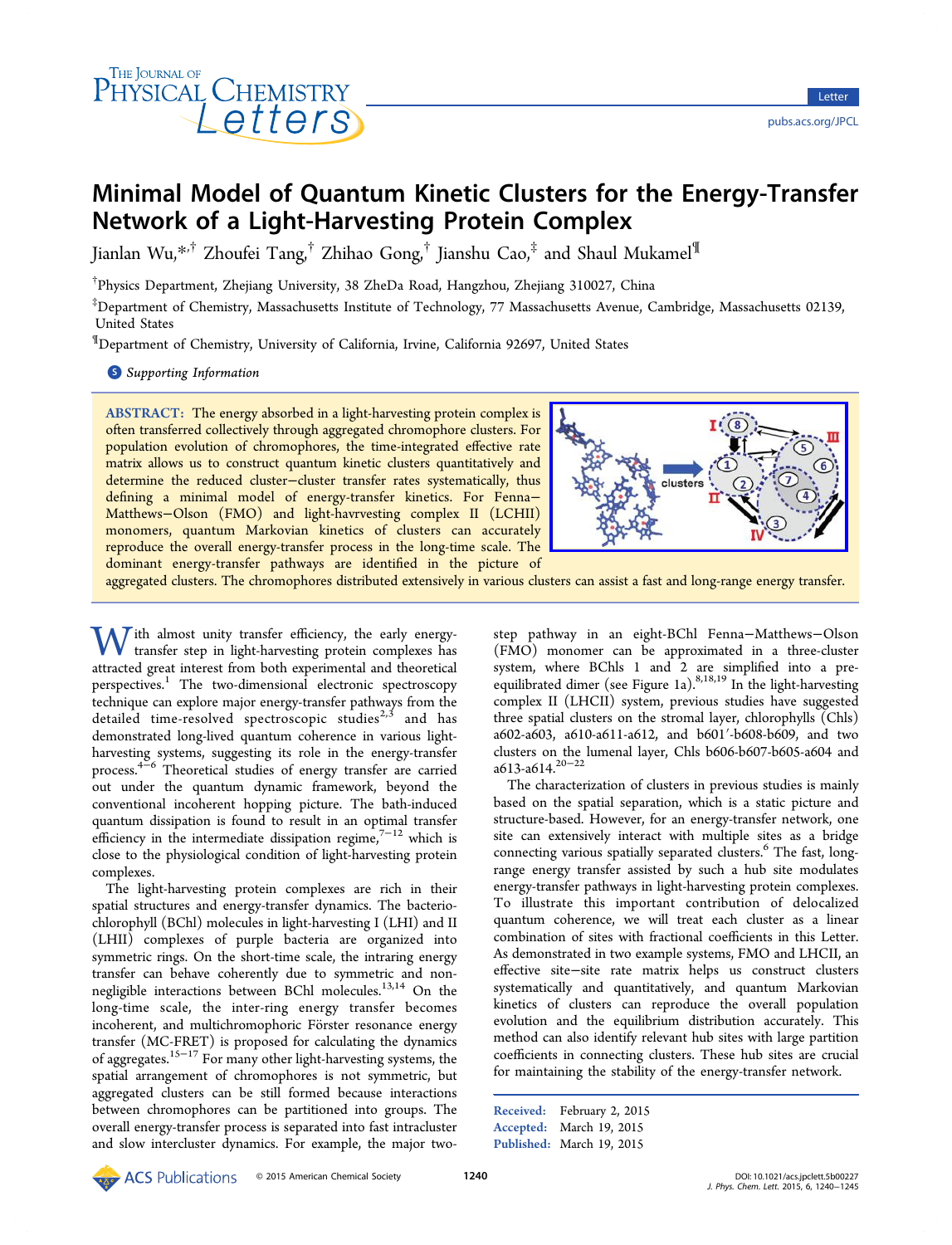<span id="page-1-0"></span>

Figure 1. Schem[atic pictures of \(a\) four quantum kinetic clusters in the 8-site FMO and \(b\)](http://pubs.acs.org/action/showImage?doi=10.1021/acs.jpclett.5b00227&iName=master.img-001.jpg&w=384&h=137) five quantum kinetic clusters in the 14-site LHCII. Each cluster is labeled and identified by a gray ellipse. The major reduced cluster−cluster transfer rates are provided.

For an energy-transfer network in light-harvesting systems, the total Hamiltonian is given by  $H_{\text{tot}} = H_{\text{S}} + H_{\text{B}} + H_{\text{SB}}$ , where  $H<sub>S</sub>$  and  $H<sub>B</sub>$  represent the bare Hamiltonians of the system and bath, respectively. Within the single-excitation manifold, the system Hamiltonian is written as  $H_S = \sum_n \epsilon_n |n\rangle\langle n| + \sum_{n \neq m} J_{nn}|$  $n \rangle \langle m|$ , where  $\epsilon_n$  defines the electronic excitation energy at site  $n$ and  $J_{nm}$  defines the electronic coupling between sites n and m. The system−bath interaction  $H_{SB}$  is approximated in a bilinear form,  $H_{SB} = \sum_{n} |n\rangle\langle n|B_n$ , where  $B_n$  is a bath operator. Under a system−bath factorized initial condition, we assume an incoherent site population preparation for the system. The time evolution of the system population  $P(t)$  reduced from full quantum dynamics rigorously follows a time-convolution equation

$$
\dot{P}(t) = -\int_0^t \mathcal{K}(t-\tau)P(\tau) d\tau \tag{1}
$$

where  $\mathcal{K}(t)$  is the non-Markovian rate kernel matrix. Despite relevant non-Markovian features in the short-time scale, the quantum Markovian kinetics approximately describe the population evolution,  $\dot{P}(t) = -KP(t)$ , where the time integration

$$
K = \int_0^\infty \mathcal{K}(t) \, \mathrm{d}t \tag{2}
$$

leads to effective rates between different chromophores quantitatively.<sup>23</sup> The effective rate matrix  $K$  can be obtained by the block matrix inversion method in the hierarchy equation of motion ([HEO](#page-5-0)M). $24,25$ 

Our first example is the FMO protein complex in green sulfur bacteria. Rece[nt e](#page-5-0)xperiments have revealed the eighth BChl molecule locating on the surface of the FMO protein complex. The 8-site Hamiltonian from refs 8 and 19 is applied to the FMO monomer. The system−bath coupling is modeled by the Debye spectral density,  $J(\omega) = (2\lambda/\pi)\omega \omega_D/(\omega^2 + \omega_D^2)$  $J(\omega) = (2\lambda/\pi)\omega \omega_D/(\omega^2 + \omega_D^2)$  $J(\omega) = (2\lambda/\pi)\omega \omega_D/(\omega^2 + \omega_D^2)$ , with the reorganization energy  $\lambda = 35$  $\lambda = 35$  $\lambda = 35$  cm<sup>-1</sup> and the cutoff frequency  $\omega_D^{-1}$  = 50 fs.<sup>7−9</sup> At room temperature (T = 300 K), the high-T approximation leads to a single-exponential decay for th[e](#page-4-0) b[at](#page-4-0)h–time correlation function  $C(t)$ . Because energy is transported from the chlorosome, we set the initial population at BChl 8. The full quantum dynamics is calculated using the HEOM, which is numerically converged at the hierarchic truncation order of  $H = 7$ . The resulting population dynamics is plotted in Figure 2, consistent with previous studies.<sup>8,19</sup> Next, we extract the major energy-transfer pathways. The population initially localized at BChl 8 is first transferred to BCh[l](#page-4-0) [1 d](#page-5-0)ue to



Figure 2. [Time evolution curves of the 8-site FMO with the initia](http://pubs.acs.org/action/showImage?doi=10.1021/acs.jpclett.5b00227&iName=master.img-002.jpg&w=230&h=150)l population at BChl 8: (a) the site populations; (b) the cluster populations. The dotted and solid lines are calculated by the non-Markovian HEOM and Markovian kinetics, respectively. The results of each BChl site in (a) and each kinetic cluster in (b) are labeled and shown in a specific color.

their relatively strong electronic coupling strength (37.5  $\rm cm^{-1}$ ). A much stronger coupling strength (−97.9 cm<sup>−</sup><sup>1</sup> ) quickly synchronizes the population of BChls 1 and 2, and these two chromophores behave like a dimer. $8,18,19,26,27$  After the population of the dimer reaches its maximum value within 1 ps, the population starts to accumulat[e](#page-4-0) [at BChl](#page-5-0) 3 with the lowest excitation energy. The other chromophores also gradually increase their populations. The FMO monomer reaches full equilibrium in less than 5 ps.

Following the block matrix inversion method, we calculate the time-integrated rate matrix  $K$  defined in eq 2 (see the Supporting Information). This effective rate matrix is independent of the initial system population. As shown in [Figure 2, Markovian kineti](#page-4-0)cs,  $P(t) = \exp(-Kt)P(0)$ , agree with non-Markovian dynamics for  $t > 2$  ps, predicting exactly the same equilibrium population. Only a small non-Markovian effect can be observed for  $t < 2$  ps. The energy-transfer rates are not evenly distributed between different pairs of chromophores, and the population evolution exhibits a time scale separation; sites under fast local equilibrium aggregate into quantum kinetic clusters, and the excitation energy is transferred collectively through the clusters, especially in the long-time scale. From Markovian kinetics, the population of each jth BChl molecule is written as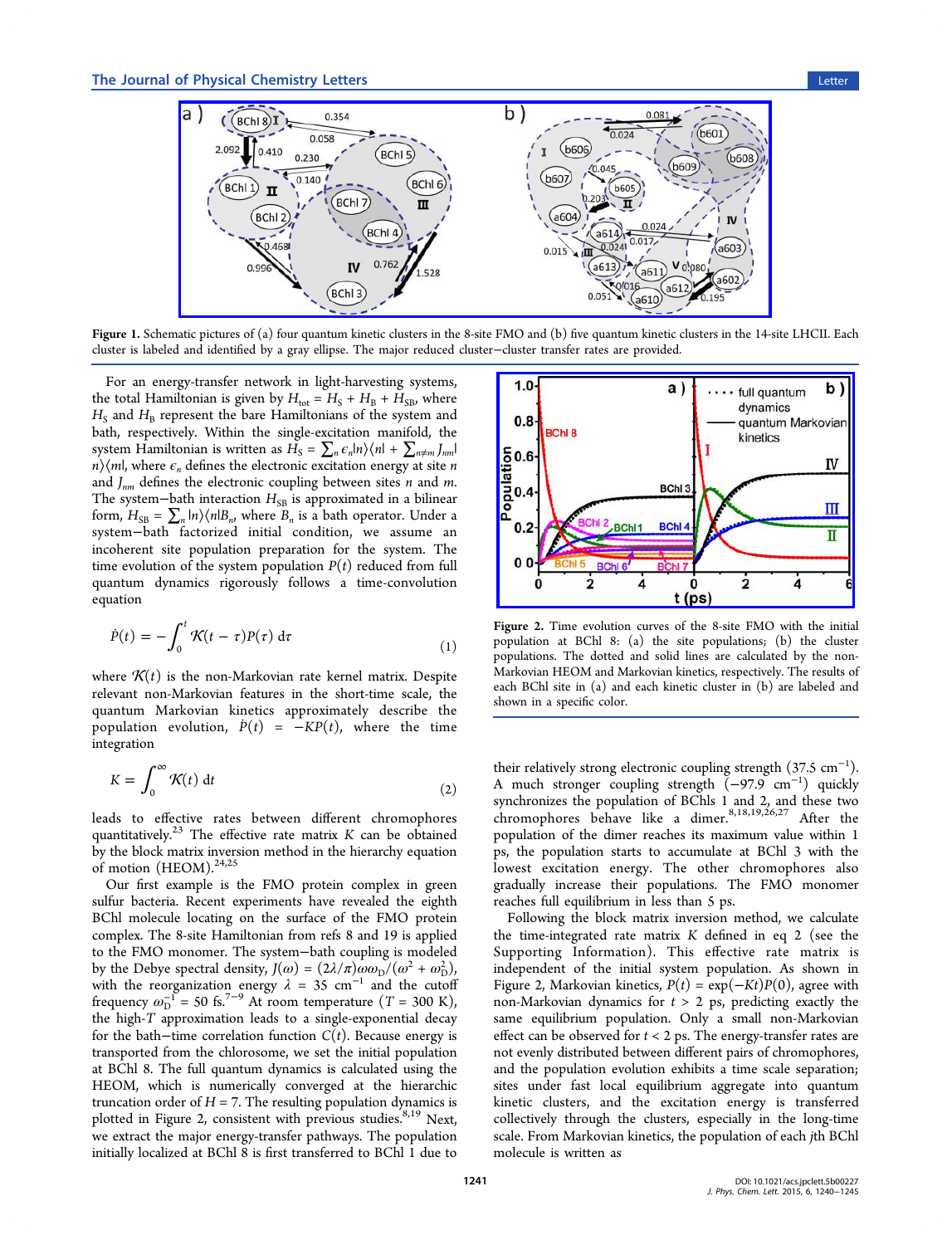$$
P_j(t) = \sum_{k=0}^{7} c_{jk} \exp(-\gamma_k t)
$$
\n(3)

where  $\gamma_k$  is the kth eigenvalue of the rate matrix K, satisfying  $\gamma_0(=0) < \gamma_1 < \cdots < \gamma_7$ . The coefficient  $c_{i0}$  associated with the zero eigen rate is the equilibrium population  $p_i^{\text{eq}}$  of the jth BChl molecule. For the final site, BChl 3, the coefficients  $c_{3k(\leq3)}$ associated with the four smallest eigen rates  $\gamma_{k(\leq 3)}$  are at least 30 times larger than the other four coefficients (see eq 5 of the Supporting Information). Thus, a four-cluster minimal model can be constructed to represent the energy-transfer network if [we are mainly interested](#page-4-0) in long-time dynamics with population accumulation at BChl 3.

To separate the fast and slow components of population, we introduce a linear transformation to combine the population of each *i*th cluster as  $P_i^C(t) = \sum_j S_{ij} P_j(t) = \sum_{j,k} S_{ij}^T \exp(-\gamma_k t)$ , where the elements  $S_{ij}$  of the transformation matrix need to be determined. For the four quantum kinetic clusters, the partition coefficients associated with fast eigen rates must vanish, that is,  $\sum_i S_{ij}c_{ik} = 0$  for  $k > 3$ . The system Hamiltonian provides a crude estimation of kinetic clusters. For instance, the weak couplings between BChl 8 and the other sites suggest a single-site cluster. Our cluster partition procedure (see more details in the Supporting Information) is described as follows: (i) For each cluster, we keep five sites and neglect the three least relevant [sites based on the electro](#page-4-0)nic couplings. Each of the initial (BChl 8) and final (BChl 3) sites is assigned to an individual cluster, while a dominant site is selected as the reference site in each intermediate cluster. (ii) For each cluster, we set a unity partition coefficient for the reference site, and the remaining four partition coefficients are determined relatively by solving the four-equation array,  $\sum_j S_{ij} c_{jk} = 0$  (k = 4-7), from fast kinetics. (iii) The normalization condition  $\sum_{i=1}^{4} S_{ij} = 1$  resolves the transformation matrix S uniquely. Consequently, we construct the following four quantum kinetic clusters

$$
P_{\rm I}^{\rm C}(t) = P_8(t) + 0.06P_1(t)
$$
  
\n
$$
P_{\rm II}^{\rm C}(t) = 0.92P_1(t) + 0.96P_2(t) + 0.06P_5(t) + 0.07P_6(t)
$$
  
\n
$$
P_{\rm III}^{\rm C}(t) = 0.93P_5(t) + 0.93P_6(t) + 0.62P_7(t) + 0.47P_4(t)
$$
  
\n
$$
P_{\rm IV}^{\rm C}(t) = P_3(t) + 0.53P_4(t) + 0.37P_7(t) + 0.07P_2(t)
$$

where only components with  $|S_{ii}| \geq 0.05$  are shown for clarity. Although the cluster construction exhibits flexibility, our approach assisted by the system Hamiltonian separation captures physically appealing clusters in the minimal model. The partition coefficients for the fast population kinetics can be similarly calculated. The transformed rate matrix  $K' = S K S^{-1}$ becomes block diagonal, with two  $4 \times 4$  submatrices separating fast and slow eigen rates. The reduced rate matrix  $K<sup>C</sup>$  for the quantum kinetic clusters is given by

$$
K^{C} = \begin{pmatrix} 2.401 & -0.410 & -0.058 & 0.053 \\ -2.092 & 1.635 & -0.140 & -0.468 \\ -0.354 & -0.230 & 1.725 & -0.762 \\ 0.044 & -0.996 & -1.528 & 1.176 \end{pmatrix} \text{ps}^{-1}
$$
(4)

The eigen rates of  $K^C$  are exactly the same as those for the four relevant ones of the site−site rate matrix K (see eq 4 in the Supporting Information). The quantum kinetic clusters in FMO and their dominant effective rates are plotted in Figure [1a. We observe a majo](#page-4-0)r energy-transfer pathway, clusters I

 $(BChl 8) \rightarrow II$   $(BChl s 1 and 2) \rightarrow IV$   $(BChl s 3, 4, and 7)$ , whereas cluster III (BChls 5, 6, 4, and 7) modulates the energytransfer process through a minor pathway, clusters  $I \rightarrow III \rightarrow$ IV. Next, we plot the cluster population evolution from the Markovian kinetics, using  $P^{C}(t) = \exp(-K^{C}t)P^{C}(0)$ , compared with the result of the non-Markovian HEOM in Figure 2b. For kinetic clusters, the results of Markovian kinetics and non-Markovian dynamics agree well with each other. Th[e](#page-1-0) major pathway is revealed by the subsequent population accumulation along clusters  $I \rightarrow II \rightarrow IV$ . The dominant intermediate, cluster II, is identified with its maximum population within 1 ps. The two-step energy-transfer scenario has been proposed previously,8,19 and our current work provides a more systematic and quantitative description using the concept of quantum kinetic [c](#page-4-0)[lus](#page-5-0)ters.

Our constructed clusters are not limited to a special initial state at BChl 8. As an example, we prepare the initial population at BChl 6 and calculate the new population evolution. Figure 3 demonstrates that Markovian kinetics



Figure 3. [Time evolution curves of the 8-site FMO with the initia](http://pubs.acs.org/action/showImage?doi=10.1021/acs.jpclett.5b00227&iName=master.img-003.jpg&w=230&h=149)l population at BChl 6: (a) the site populations; (b) the cluster populations. The dotted and solid lines are calculated by the non-Markovian HEOM and Markovian kinetics, respectively. The results of each BChl site in (a) and each kinetic cluster in (b) are labeled and shown in a specific color.

from the same cluster rate matrix in eq 4 agree well with the exact non-Markovian dynamics, although the site rate matrix fails to reproduce a short-time quantum oscillation of BChls 6 and 5. The time evolution of aggregated clusters can be reliably described by quantum Markovian kinetics. With the same cluster rate matrix, the energy-transfer pathway changes with the initial condition. With the initial population at BChl 6, the pathway, clusters III  $\rightarrow$  IV, becomes dominant, consistent with the previous site-based pathway studies in the 7-site FMO system.9,18,26,27 The "hub" site, BChl 4, extensively distributed in clusters III and IV controls the population flow along the major [en](#page-4-0)[ergy-tr](#page-5-0)ansfer pathway and realizes a fast (∼1 ps) longrange energy transfer from BChls 6 to 3. BChl 4 is crucial for the stability of the FMO network, and a permanent damage on this hub site can significantly delay the energy-transfer process (∼5 ps) when the initial population is at BChl 6.

Our second example is the LHCII, which is an important antenna protein complex, initiating the excitation energytransfer process in the photosystem II (PSII). Each LHCII monomer is composed of 14 chlorophyll (Chl) molecules, 8 Chl-a and 6 Chl-b. The effective 14-site Hamiltonian is taken from ref 20. The model bath spectral density includes a low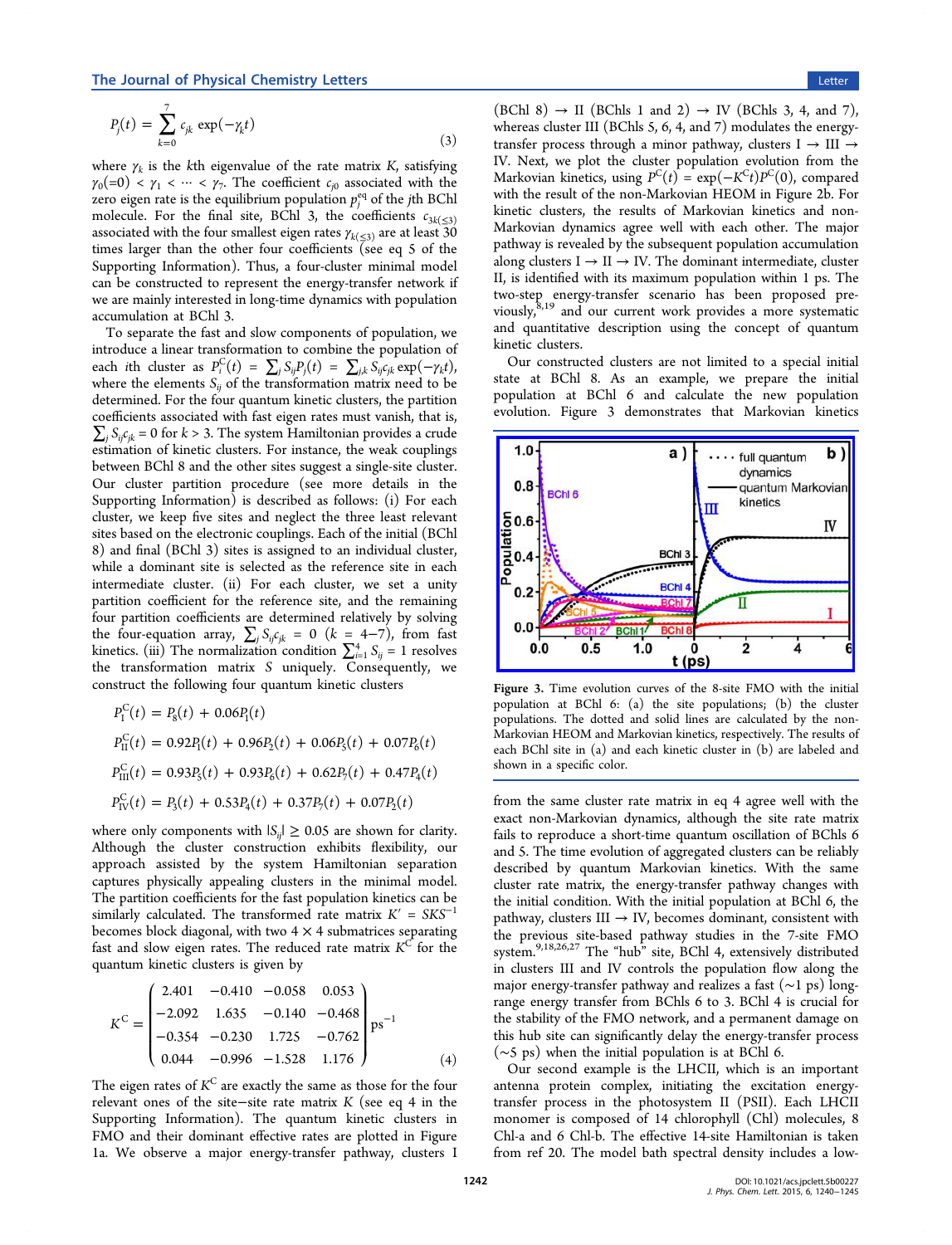frequency Debye mode and 48 high-frequency Brownian oscillator modes. For simplicity, we only focus on the lowfrequency Debye spectral density ( $\lambda = 85 \text{ cm}^{-1}$  and  $\omega_{\text{D}}^{-1} = 53.08$ fs) and ignore all of the high-frequency components. This approximation neglects population dynamics from resonant electron−phonon coupling,20−22,28,29 which is however acceptable considering our main purpose of demonstrating aggregated kinetic clusters. LHCII is [a membra](#page-5-0)ne protein complex, with both stormal and lumenal sides. Here, we set the initial population at Chl b606 on the lumenal side and inspect the population accumulation at Chls a610-a611-a612 on the stormal side. With the high-temperature approximation for T  $= 300$  K, the HEOM is truncated at  $H = 6$ , where the average numerical error of energy-transfer rates is less than 3%.<sup>30</sup>

The population evolutions from the non-Markovian HEOM and the Markovian kinetics of the time-integrated rate [m](#page-5-0)atrix (see the Supporting Information) are plotted in Figure 4. The



Figure 4. [Site population evolution curves of the 14-site LHCII with](http://pubs.acs.org/action/showImage?doi=10.1021/acs.jpclett.5b00227&iName=master.img-004.jpg&w=239&h=143) the initial population at Chl b606. Panels (a) and (b) represent shorttime and long-time results, respectively. The dotted and solid lines are calculated by the non-Markovian HEOM and Markovian kinetics, respectively. The result of each Chl site is labeled and shown in a specific color.

result of population dynamics is qualitatively consistent with previous studies.20−22,28,29 These two approaches lead to almost the same population dynamics, except for observable differences at short ti[me](#page-5-0)s[. The d](#page-5-0)ynamical behaviors in the two panels of Figure 4 reveal a strong time scale separation.20−22,28,29 In the short-time regime (<0.5 ps), population is quickly transferred from Chl b606 to Chls a604 (int[erband\) a](#page-5-0)nd b607 (intraband) due to their strong interactions. After populations of Chls a604 and b07 reach maximum values, these three sites on the lumenal side are in local equilibrium. Subsequently, the population slowly diffuses to the entire LHCII monomer and accumulates on the stromal side. In the long-time regime, population dynamics become much more complicated, involving multiple energy-transfer pathways.

We now apply our approach used in FMO to construct quantum kinetic clusters in the LHCII monomer. By expanding the multiexponential functions of Markovian kinetics, we find that the population evolution of the final sites, Chls a610-a611 a612, are dominated by the five smallest eigen decay rates (see eqs 10−12 of the Supporting Information). The 14-site LHCII monomer is kinetically reduced into a five-cluster minimal model. Following [the same procedure in](#page-4-0) FMO, we set the initial cluster of Chl b606 and the final cluster of Chls a610 a611-a612. As for the intermediate clusters, Chl b605 must be

isolated to avoid an unphysically large partition coefficient in other clusters. Unlike previous studies,20−<sup>22</sup> Chls b601-b608 b609 do not form an isolated kinetic cluster due to their extensive interactions with multiple cl[usters.](#page-5-0) After solving the relative coefficients and applying the normalization condition, the five quantum kinetic clusters (see Figure 1b) are determined as follows

$$
P_{\rm I}^{\rm C}(t) = 1.09P_4(t) + P_6(t) + 0.99P_7(t) + 0.13P_8(t)
$$
  
+ 0.10P\_9(t)  

$$
P_{\rm II}^{\rm C}(t) = P_5(t)
$$
  

$$
P_{\rm III}^{\rm C}(t) = 0.99P_{13}(t) + 0.99P_{14}(t)
$$
  

$$
P_{\rm IV}^{\rm C}(t) = 0.97P_2(t) + 0.96P_3(t) + 0.87P_9(t) + 0.76P_1(t)
$$
  
+ 0.57P\_8(t) - 0.05P\_4(t)  

$$
P_{\rm V}^{\rm C}(t) = P_{\rm I0}(t) + 1.02P_{\rm I1}(t) + 1.02P_{\rm I2}(t) + 0.29P_8(t)
$$
  
+ 0.21P\_1(t)

 $\overline{C}$ .

where only components with  $|S_{ij}| \geq 0.05$  are shown for clarity. The effective rate matrix for this five-cluster system is given by

$$
K^{C} = \begin{pmatrix} 0.164 & -0.203 & -0.006 & -0.024 & -0.002 \\ -0.045 & 0.218 & 0.000 & 0.001 & 0.000 \\ -0.015 & -0.002 & 0.081 & -0.017 & -0.016 \\ -0.081 & -0.007 & -0.024 & 0.236 & -0.080 \\ -0.024 & -0.006 & -0.051 & -0.195 & 0.097 \end{pmatrix} \text{ps}^{-1}
$$
\n(5)

The quantum kinetic clusters in LHCII and their dominant effective rates are plotted in Figure 1b. As shown in Figure 4, the short-time population evolution  $(<0.5 \text{ ps})$  mainly occurs in cluster I (Chls a604-b606-b607) for [th](#page-1-0)e local equilibrium. Next, we plot the cluster population evolution from non-Markovian dynamics and Markovian kinetics in Figure 5. The results of these two approaches are almost identical, except for very small differences in the short-time regime (<1 ps). The overall dynamics of clusters in the LHCII monomer can be accurately described by quantum Markovian kinetics. Following the



Figure 5. [Cluster population evolution curves in the 14-site LHC](http://pubs.acs.org/action/showImage?doi=10.1021/acs.jpclett.5b00227&iName=master.img-005.jpg&w=221&h=169)II with the initial population at Chl b606. The short-time  $($ <1 ps) results are magnified in the inset. The dotted and solid lines are calculated by the non-Markovian HEOM and Markovian kinetics, respectively. The result of each cluster is labeled and shown in a specific color.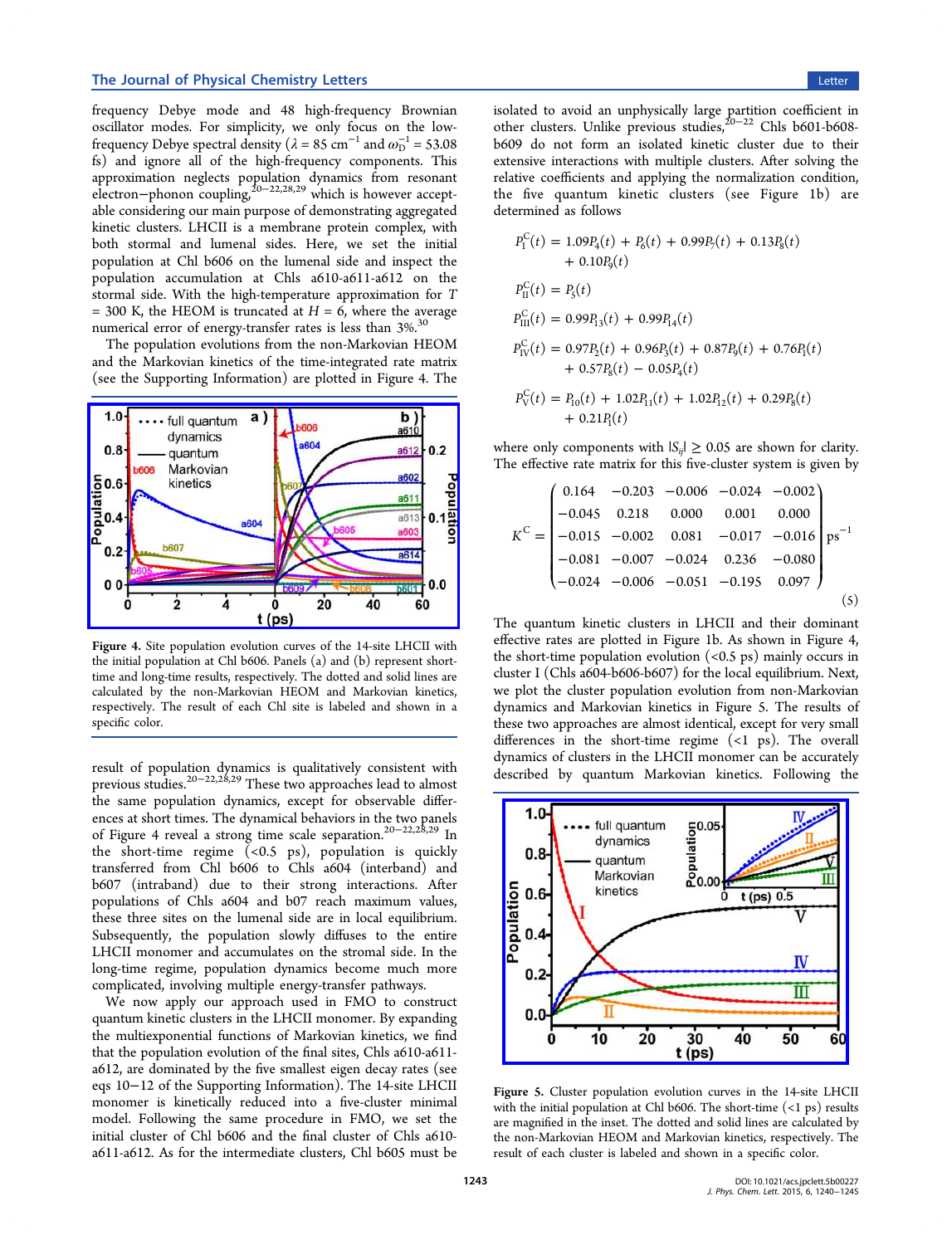<span id="page-4-0"></span>population flux analysis technique (see the Supporting Information), the major pathway is a sequential energy transfer of clusters I → IV (∼8 ps) → V (∼15 ps after initialized around 1 ps). The large ratio of  $k_{V\leftarrow I}/k_{I\leftarrow V}$  leads to a minor but unidirectional pathway, clusters I  $\rightarrow$  V (~10 ps). The intermediate interaction between Chls b606 and b605 allows a fast energy transfer, clusters  $I \rightarrow II$ , but the population accumulated at the isolated cluster II is mainly transferred back to cluster I after 6.5 ps to facilitate the two pathways above. Cluster III (Chls a613-a614) can transfer its population to cluster V with an intermediate rate  $(0.048 \text{ ps}^{-1})$ , but its weak interaction with clusters I and IV determines that cluster III plays a minor role in the overall energy-transfer process.

The above construction of quantum kinetic clusters and the population evolution are qualitatively consistent with previous studies, especially on the major energy-transfer pathways.20−<sup>22</sup> In our approach, the two major hub sites, Chls b608 and b609, are extensively distributed into three clusters, I, IV, a[nd V,](#page-5-0) controlling the population flow. For example, the population flowed from Chl b606 is almost 100% transferred to Chls a602 a603 through the intermediate site Chl b609 (see the Supporting Information). The same behavior occurs for the population flow of Chls b606  $\rightarrow$  b608  $\rightarrow$  a610. The major cluster pathway,  $I \rightarrow IV \rightarrow V$ , in the minimal model corresponds to the pathway Chls b606-(b607-a604)  $\rightarrow$  b609- $(b608-b601) \rightarrow a603-a602 \rightarrow a610-a611-a612$  in previous studies.<sup>20−22</sup> Similarly, the minor cluster pathway, I  $\rightarrow$  V, corresponds to the pathway Chls b606-(b607-a604)  $\rightarrow$  b608 $(b609-b601)$  $(b609-b601)$  $(b609-b601)$  $(b609-b601)$   $\rightarrow$  a610-(a611-a612). For the subnetwork of clusters I, IV, and V, the removal of Chls b608 and b609 can significantly delay the overall transfer process from 10 to 70 ps. The minimal model can thus identify the importance of these two hub sites in the whole energy-transfer network. With highfrequency bath modes, the cluster structure and the energytransfer pathways are qualitatively consistent but require a quantitative modification.

Artificial and natural photosynthetic systems take advantage of the Coulombic interaction to enhance the stability and efficiency of energy transfer. The excitation electronic coupling results in the delocalization of the wave function and hence the formation of coherent clusters that function as the basic units of thermal hopping. In this Letter, we propose a strategy to construct these clusters from dynamic trajectories instead of static structure and thus rigorously reproduce the energy flow in between clusters. With the time-integrated effective site−site rate matrix from full quantum dynamics, we apply the block diagonalization approach to construct quantum kinetic clusters in a minimal model. The proposed approach is demonstrated in two example systems, 8-site FMO and 14-site LHCII monomers, which are reduced to four- and five-cluster networks, respectively. The quantum Markovian kinetics of aggregated clusters can accurately reproduce the same longtime evolution as that from the full non-Markovian quantum dynamics. The major energy-transfer pathways are determined in the cluster description. More importantly, our method reveals that energy is transferred collectively through kinetic clusters, assisted by extensive interactions of hub chromophores. This minimal model analysis can be applied to other artificial and natural photosynthetic systems.<sup>31,52</sup> For complex multisite light-harvesting systems, our investigation suggests that full quantum dynamics may be replaced [by c](#page-5-0)oarse-grained methods based on kinetic clusters determined self-consistently.

### ■ ASSOCIATED CONTENT

#### **6** Supporting Information

Time-integrated effective rate matrix of the 8-site FMO, quantum kinetic cluster construction in the 8-site FMO, time-integrated effective rate matrix of the 14-site LHCII, quantum kinetic cluster construction in the 14-site LHCII, and Markovian population flux in the 14-site LHCII. This material is available free of charge via the Internet at http://pubs.acs.org.

## ■ AUTHOR INFORMATION

#### Corresponding Author

\*E-mail: jianlanwu@zju.edu.cn.

#### Notes

The auth[ors declare no compe](mailto:jianlanwu@zju.edu.cn)ting financial interest.

#### ■ ACKNOWLEDGMENTS

The work reported here is supported by the Ministry of Science and Technology of China (MOST-2014CB921203) and the National Nature Science Foundation of China (NSFC-21173185).

#### ■ REFERENCES

(1) Renger, T.; May, V.; Kü hn, O. Ultrafast Excitation Energy Transfer Dynamics in Photosynthetic Pigment−Protein Complexes. Phys. Rep. 2001, 343, 137−254.

(2) Mukamel, S. Principles of Nonlinear Optics and Spectroscopy; Oxford University Press: New York, 1995.

(3) Cheng, Y. C.; Fleming, G. R. Dynamics of Light Harvesting in Photosynthesis. Annu. Rev. Phys. Chem. 2009, 60, 241−262.

(4) Engel, G. S.; Calhoun, T. R.; Read, E. L.; Ahn, T. K.; Mancal, T.; ̌ Cheng, Y. C.; Blankenship, R. E.; Fleming, G. R. Evidence for Wavelike Energy Transfer through Quantum Coherence in Photosynthetic Systems. Nature 2007, 446, 782−786.

(5) Collini, E.; Wong, C. Y.; Wilk, K. E.; Curmi, P. M. G.; Brumer, P.; Scholes, G. D. Coherently Wired Light-Harvesting in Photosynthetic Marine Algae at Ambient Temperature. Nature 2010, 463, 644−647.

(6) Chenu, A.; Scholes, G. D. Coherence in Energy Transfer and Photosynthesis. Annu. Rev. Phys. Chem. 2015, 66, 69−96.

(7) Wu, J. L.; Liu, F.; Shen, Y.; Cao, J. S.; Silbey, R. J. Efficient Energy Transfer in Light-Harvesting Systems, I: Optimal Temperature,Reorganization Energy and Spatial−Temporal Correlations. New J. Phys. 2010, 12, 105012.

(8) Moix, J.; Wu, J. L.; Huo, P. F.; Coker, D.; Cao, J. S. Efficient Energy Transfer in Light-Harvesting Systems, III: The Influence of the Eighth Bacteriochlorophyll on the Dynamics and Efficiency in FMO. J. Phys. Chem. Lett. 2011, 2, 3045−3052.

(9) Wu, J. L.; Liu, F.; Ma, J.; Silbey, R. J.; Cao, J. S. Efficient Energy Transfer in Light-Harvesting Systems: Quantum−Classical Comparison, Flux Network, and Robustness Analysis. J. Chem. Phys. 2012, 137, 174111.

(10) Wu, J. L.; Silbey, R. J.; Cao, J. S. Generic Mechanism of Optimal Energy Transfer Efficiency: A Scaling Theory of the Mean First-Passage Time in Exciton Systems. Phys. Rev. Lett. 2013, 110, 200402.

(11) Rebentrost, P.; Mohseni, M.; Kassal, I.; Lloyd, S.; Aspuru-Guzik, A. Environment-Assisted Quantum Transport. New J. Phys. 2009, 11, 033003.

(12) Plenio, M. B.; Huelga, S. F. Dephasing-Assisted Transport: Quantum Networks and Biomolecules. New J. Phys. 2008, 10, 113019. (13) Hu, X.; Ritz, T.; Damjanovic, A.; Schulten, K. Pigment Organization and Transfer of Electronic Excitation in the Photosynthetic Unit of Purple Bacteria. J. Phys. Chem. B 1997, 101, 3854− 3871.

(14) Cleary, L.; Chen, H.; Chuang, C.; Silbey, R. J.; Cao, J. S. Optimal Fold Symmetry of LH2 Rings on a Photosynthetic Membrane. Proc. Natl. Acad. Sci. U.S.A. 2013, 110, 8537−8542.